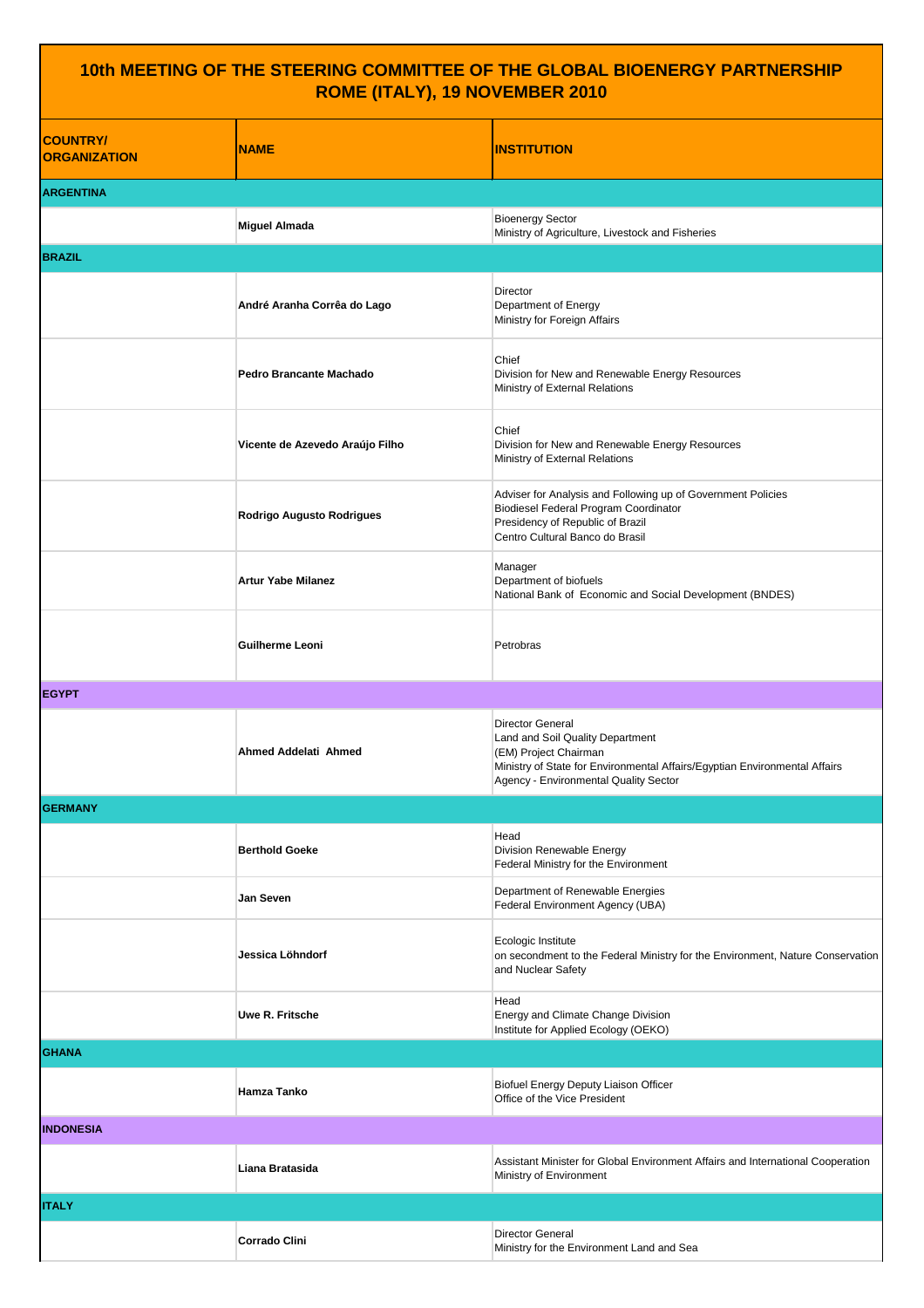|                     | <b>Margherita Vitale</b>           | Expert<br>Ministry for the Environment, Land and Sea                                                                                                                                     |  |
|---------------------|------------------------------------|------------------------------------------------------------------------------------------------------------------------------------------------------------------------------------------|--|
|                     | <b>Guido Bonati</b>                | National Institute for Agricultural Economics (INEA)                                                                                                                                     |  |
| <b>JAPAN</b>        |                                    |                                                                                                                                                                                          |  |
|                     | Kiyoshi Sawada                     | Section Chief<br>Environment and Biomass Policy Division<br>Ministry of Agriculture, Forestry and Fisheries                                                                              |  |
|                     | Takashi Hayashi                    | Coordinator for Environment Negotiation<br>Ministry of Agriculture, Forestry and Fisheries                                                                                               |  |
| <b>MAURITANIA</b>   |                                    |                                                                                                                                                                                          |  |
|                     | <b>Ould Khouna Mohamed Elhacen</b> | Coordinator<br>Program of Energies and alternative resources<br>Department of Sustainable Development and Department of the Environment<br>Ministry of Rural Development and Environment |  |
| <b>INETHERLANDS</b> |                                    |                                                                                                                                                                                          |  |
|                     | Joris van der Voet                 | Director for Biofuels<br>Ministry of Housing, Spatial Planning and the Environment                                                                                                       |  |
|                     | Ralph Brieskorn                    | Project Directorate for Biofuels<br>Ministry of Housing, Spatial Planning and the Environment                                                                                            |  |
| <b>PARAGUAY</b>     |                                    |                                                                                                                                                                                          |  |
|                     | Guillermo Parra Romero             | Adviser for biofuels<br>Petroleos Paraguayos (PETROPAR)                                                                                                                                  |  |
| <b>SPAIN</b>        |                                    |                                                                                                                                                                                          |  |
|                     | Francisco José Domínguez Pérez     | <b>Biofuels Department</b><br>Institute for Diversification and Saving of Energy (IDAE)                                                                                                  |  |
| <b>SWEDEN</b>       |                                    |                                                                                                                                                                                          |  |
|                     | <b>Sven-Olov Ericson</b>           | Deputy Director<br>Division for Energy<br>Ministry of Enterprise, Energy and Communications                                                                                              |  |
| <b>SWITZERLAND</b>  |                                    |                                                                                                                                                                                          |  |
|                     | Hans-Jorg Lehmann                  | Permanent Representative<br>Permanent Representation of Switzerland to FAO, IFAD and WFP                                                                                                 |  |
| IUK.                |                                    |                                                                                                                                                                                          |  |
|                     | <b>Kate Airey</b>                  | Counsellor<br>Global Issues Environment, Energy, Agriculture & Health<br>British Embassy to Italy                                                                                        |  |
| <b>USA</b>          |                                    |                                                                                                                                                                                          |  |
|                     | Dan Clune                          | Principal Deputy Assistant Secretary<br>Bureau of Oceans, International Environmental and Scientific Affairs<br>Department of State                                                      |  |
|                     | Raffi Balian                       | Office of Global Change<br>Bureau of Oceans, Environment, and Science<br>Department of State                                                                                             |  |
|                     | Julia Gohlke                       | Office of Global Change<br>US Department of State                                                                                                                                        |  |
|                     | Gerard J. Ostheimer                | International Affairs Specialist<br>Foreign Agriculture Service<br>Office of Global Analysis<br>US Department of Agriculture                                                             |  |
|                     | <b>Erik Hall</b>                   | Environment, Science, Technology and Health Counselor<br>United States Embassy to Italy                                                                                                  |  |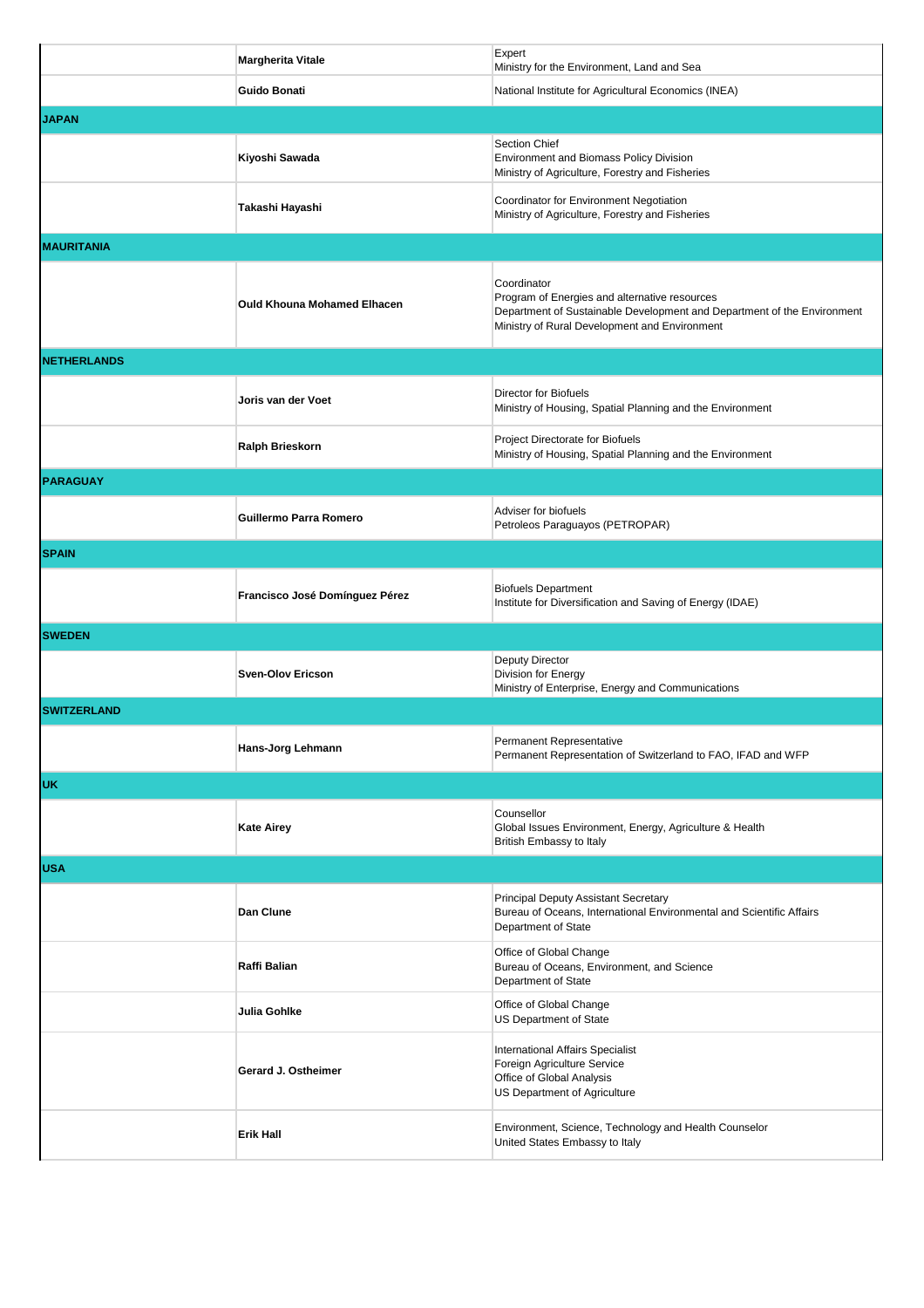| <b>ADB</b>              |                             |                                                                                                                                                                               |
|-------------------------|-----------------------------|-------------------------------------------------------------------------------------------------------------------------------------------------------------------------------|
|                         | Jong Inn Kim                | Lead Professional (Energy)<br>Sustainable Infrastructure Division<br>Regional and Sustainable Development Department                                                          |
| <b>ECREEE - ECOWAS</b>  |                             |                                                                                                                                                                               |
|                         | Bah F. M Saho               | Renewable Energy Systems Expert<br>ECOWAS Regional Centre for Renewable Energy and Energy Efficiency<br>(ECREEE)                                                              |
| <b>FAO</b>              |                             |                                                                                                                                                                               |
|                         | Peter Holmgren              | Director<br>Environment, Climate Change and Bioenergy Division<br>Natural Resources Management and Environment Department                                                     |
|                         | <b>Olivier Dubois</b>       | Senior Natural Resources Officer<br><b>Bioenergy Group Coordinator</b><br>Natural Resource Management and Environment Department<br>Tenure, Climate and Energy Division (NRC) |
|                         | <b>Heiner Thofern</b>       | Senior Natural Resources Officer<br>Project Coordinator<br>Bioenergy and Food Security Criteria and Indicators Project (BEFSCI)<br>Tenure, Climate and Energy Division (NRC)  |
|                         | Andrea Rossi                | Natural Resources Management Officer (Bioenergy)<br>Bioenergy and Food Security Criteria and Indicators (BEFSCI) Project<br>Tenure, Climate and Energy Division (NRC)         |
| <b>IDB</b>              |                             |                                                                                                                                                                               |
|                         | Gloria Visconti             | Climate Change Specialist<br>Sustainable Energy and Climate Change Unit (INE/ECC)<br>Infrastructure and Environment Sector                                                    |
| <b>IEA</b>              |                             |                                                                                                                                                                               |
|                         | <b>Adam Brown</b>           | Senior Energy Analyst<br>Renewable Energy Division                                                                                                                            |
| <b>UN FOUNDATION</b>    |                             |                                                                                                                                                                               |
|                         | <b>Melinda Kimble</b>       | Senior Vice President                                                                                                                                                         |
|                         | Sarah Fulton                | Senior Associate                                                                                                                                                              |
| <b>UNEP</b>             |                             |                                                                                                                                                                               |
|                         | <b>Martina Otto</b>         | Head<br>Policy Unit Energy Branch                                                                                                                                             |
| <b>GBEP Secretariat</b> |                             |                                                                                                                                                                               |
|                         | <b>Maria Michela Morese</b> | Secretariat Manager                                                                                                                                                           |
|                         | <b>Jonathan Reeves</b>      | Programme Officer                                                                                                                                                             |
|                         | Roberta lanna               | Knowledge Management Officer                                                                                                                                                  |
|                         | <b>Alessandro Flammini</b>  | Programme Adviser                                                                                                                                                             |
| <b>PARTNER</b>          |                             |                                                                                                                                                                               |
| <b>OBSERVER</b>         |                             |                                                                                                                                                                               |